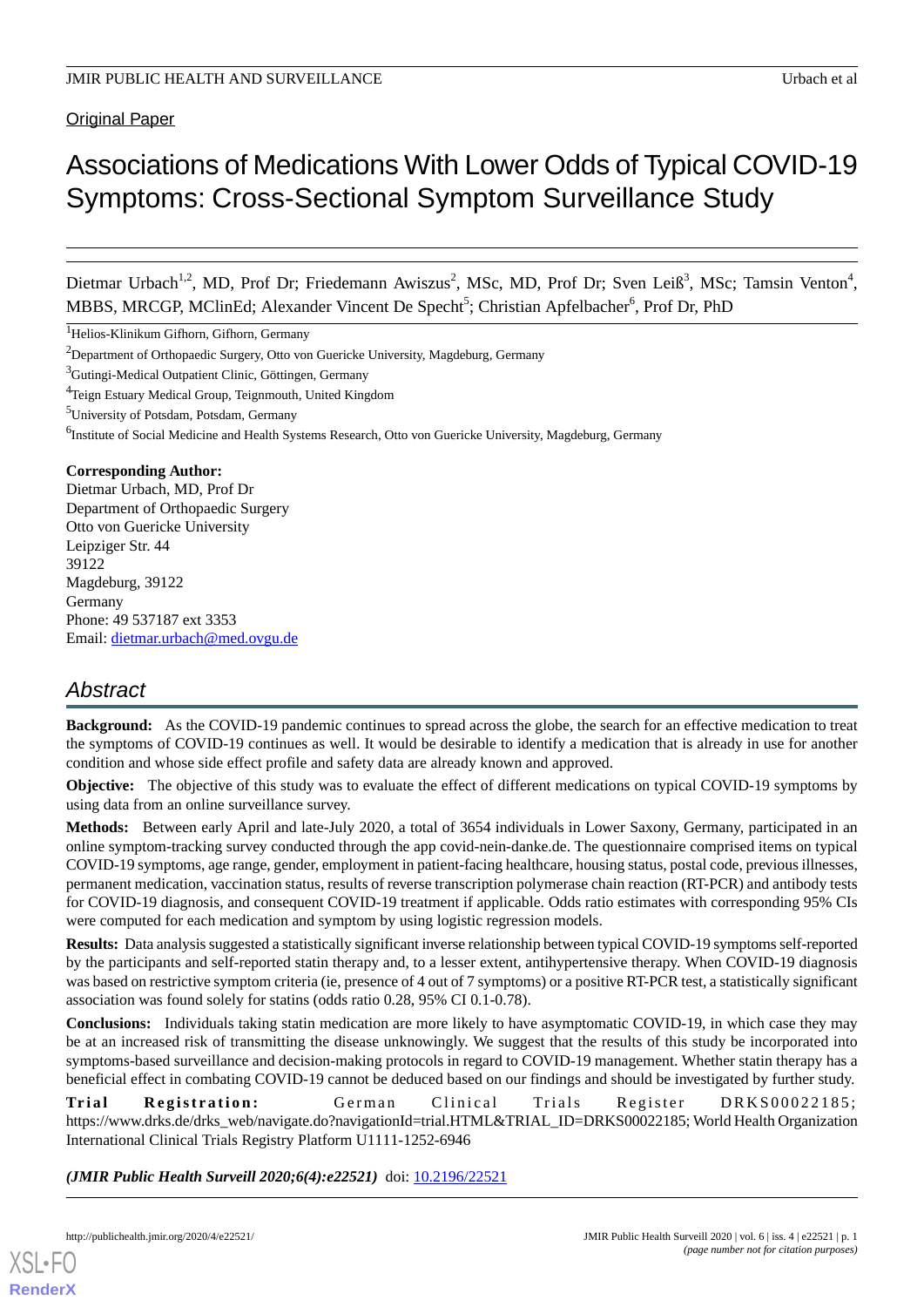#### **KEYWORDS**

COVID-19; SARS-CoV-2; statins; antihypertensives; surveillance; hydroxymethyl-glutaryl-coenzyme A reductase inhibitors; online survey

## *Introduction*

More than 11 months have passed since SARS-CoV-2 infection was first detected in Wuhan, China, but the worldwide incidence of COVID-19 is still increasing [\[1](#page-7-0)]. Despite widespread research efforts, no curative therapies for COVID-19 have been established, and a safe vaccine is unlikely to become available before 2021. In Germany, the first known case of infection with SARS-CoV-2 was reported in the end of January 2020, and a peak of new infections was noted during March and April [\[2](#page-7-1),[3\]](#page-7-2).

Early epidemiological studies of the disease demonstrated that age and preexisting medical conditions, in particular cardiopulmonary diseases, are associated with a high mortality rate in patients hospitalized due to COVID-19 [\[4](#page-7-3)]. However, it remains unclear why some individuals within high-risk groups have severe disease, whereas others do not. Moreover, the role of medication, as well as vaccination status, in preventing patients with COVID-19 from becoming severely ill remains debated [[5,](#page-7-4)[6](#page-7-5)]. With regard to the use of statins (also known as hydroxymethylglutaryl-coenzyme A reductase inhibitors) in particular, 3 recent studies found these medications have a direct effect on COVID-19 severity and outcomes [[7](#page-7-6)[-9](#page-7-7)].

In addition, there was insufficient surveillance of the disease when the infection spread to Germany. COVID-19 surveillance testing based on reverse transcription polymerase chain reaction (RT-PCR) results was initiated by Robert Koch Institution (RKI) in Germany. However, due to limited testing resources, only a small cohort of people were included during the first wave of COVID-19. Furthermore, no surveillance system based on typical COVID-19 symptoms had been established in Germany at that time.

Many management decisions and recommendations regarding COVID-19 are based on the presence of typical symptoms. These include screening for patients with suspected COVID-19, an indication algorithm for PCR testing, and recommendations for self-isolation. In addition, symptom tracking at the regional level has been used to identify increases in infection rate [\[10,](#page-7-8)[11\]](#page-7-9). At the beginning of this study, the following symptoms were commonly observed in patients with laboratory-confirmed COVID-19: fever, dyspnea, dry cough, sore throat, myalgia, headache, ageusia, and anosmia [[4](#page-7-3)[,12](#page-7-10)].

Therefore, to address the abovementioned research challenges and test a symptom-based regional surveillance system, we decided to combine an online symptom-tracking app with the elicitation of medical data that might have an impact on COVID-19 cases. The survey was rolled out at the end of March 2020 as a pilot project in Lower Saxony, Germany. At the same time, a symptom-tracking app was distributed in the UK [[10\]](#page-7-8). Later, symptom trackers were established successfully in more regions [[13\]](#page-7-11).

Thus, the aim of this study was to evaluate the effects of different medications on typical COVID-19 symptoms by using data from our surveillance survey.

# *Methods*

#### **Study Recruitment**

For the pilot study, we recruited participants from the administrative district of Gifhorn in the German federal state of Lower Saxony, by advertising via regional newspaper articles, a YouTube video, social media, and regional broadcasts.

#### **Data Collection**

Data were collected using an online questionnaire implemented by the browser-based app "covid-nein-danke.de" [\[14](#page-7-12)], which was developed between March 10 and 27, 2020, by 2 authors (SL and DU). For this evaluation, we considered data entered by participants from April 2 to July 20, 2020.

The questionnaires were completed using a computer or an internet-enabled mobile phone or tablet device. Owing to data protection requirements, the app was developed as a browser-based app that did not require users to download a program. Technically, the study was based on a single-page app written in JavaScript and a highly scalable cloud. To address the estimated high data volumes and make the questionnaire adaptable for changes, a NoSQL (non–structured query language) database was used.

The survey was described and initiated under the URL covid-nein-danke.de [[14\]](#page-7-12). The overall time taken to complete the survey was approximately 3-5 minutes. After finishing the survey, a 7-digit code was randomly generated and provided to the user for follow-up surveys. The app worked without user "tracking"—neither their email address nor IP address was stored. Users were not identified in any way; thus, data collection was completely anonymous.

#### **Questionnaire Items**

The questionnaire contained items on age range, gender (male, female, and nonbinary for those reporting their gender as diverse), employment in patient-facing health care, housing status, postal code, previous illnesses, permanent medication, vaccination status, and symptoms. It also included the results of any COVID-19 PCR or antibody tests and any COVID-19 treatment received. More specifically, the following new COVID-19 symptoms were assessed: dry cough, increased body temperature or fever (>37.5°C), shortness of breath, muscle or joint pain, sore throat, headache, and loss of smell or taste. The participants confirmed "yes" or "no" for each question.

For the question "Do you take regular medication?" if the participant responded "yes," a list of medications was displayed for the participant to select by using a "yes-no" slider. Medications listed included cholesterol-lowering medication (eg, simvastatin), nonsteroid anti-inflammatory drugs (NSAIDs, such as ibuprofen and diclofenac), thyroid medication (eg,

[XSL](http://www.w3.org/Style/XSL)•FO **[RenderX](http://www.renderx.com/)**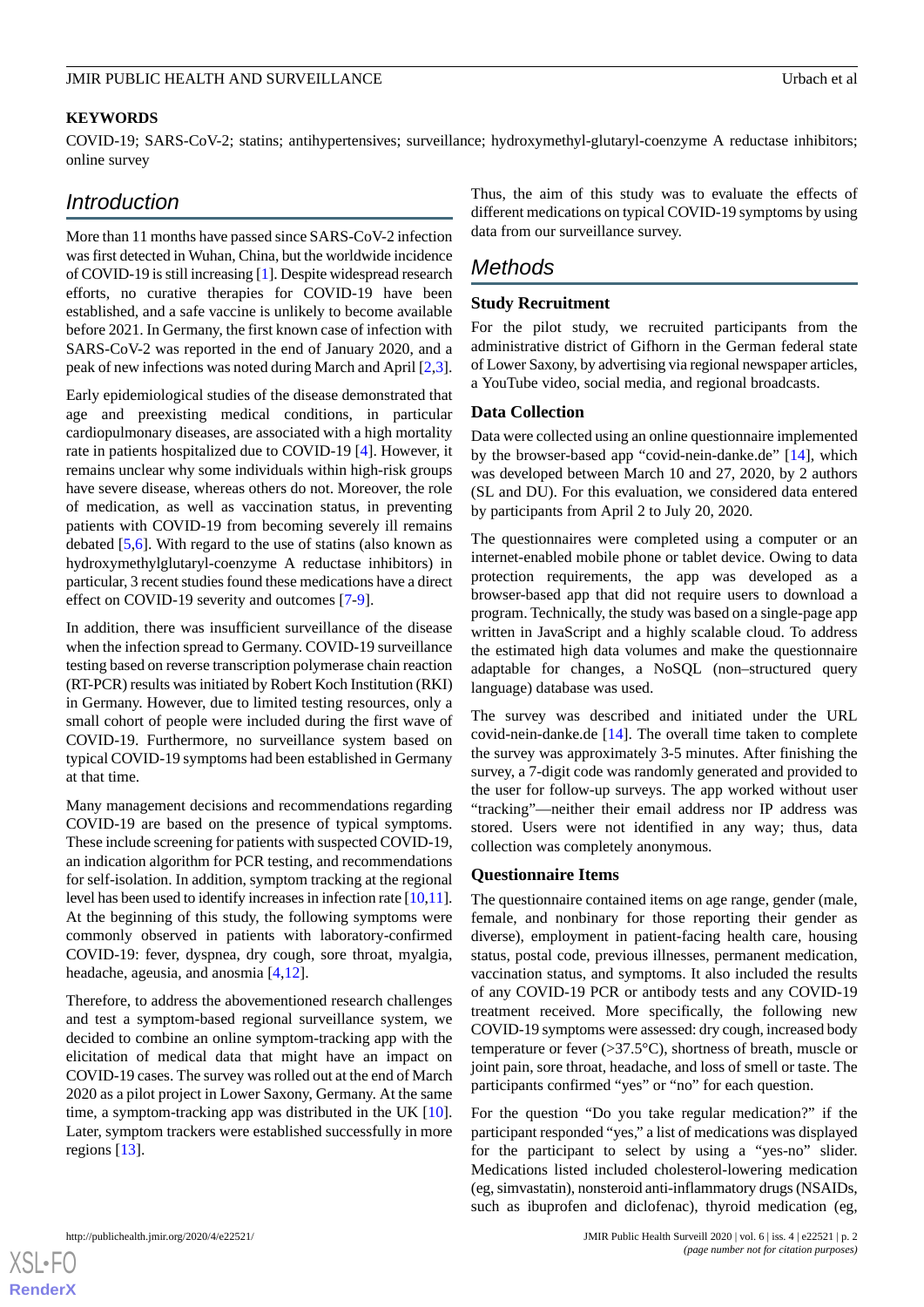levothyroxine), omeprazole/pantoprazole, metamizole, antihypertensives, furosemide or hydrochlorothiazide (HCT), cortisone, disease-modifying antirheumatic drugs (DMARDs, eg, methotrexate, biologics, hydroxychloroquine, and antihistamines). If "antihypertensives" were chosen, participants were asked to choose from the following selection: ramipril, beta-blockers metoprolol, bisoprolol, and amlodipine. Participants could also provide further information on medications not explicitly requested in a free-text field.

#### **Statistical Analysis**

The raw data were transformed from a JavaScript Object Notation format to a rational data format for further evaluation. Data were analyzed using SAS/STAT software (SAS Institute Inc.). To investigate associations between typical COVID-19 symptoms and medical characteristics, we ran logistic regression models (logit model). Odds ratio (OR) estimates with corresponding 95% CIs were computed for each medication and symptom. Based on the assumption that the presence of 4 out of 7 typical symptoms indicates COVID-19, the association of COVID-19 with concomitant medication intake was similarly determined.

#### **Ethics and Informed Consent**

<span id="page-2-0"></span>The online study was approved by the ethics committee of the Otto-von-Guericke-University Magdeburg (Ref. 65-20). This study is registered with the German Clinical Trial Register (No. DRKS00022185) and World Health Organization (WHO) International Clinical Trials Registry Platform U1111-1252-6946.

An overview of the aims of this survey is provided on the homepage of the app's website [\[14](#page-7-12)]. Furthermore, a link directs participants to the details of the survey and data evaluation. Before the questionnaire could be opened, participants were required to agree to the data privacy policy according to European General Data Protection Regulation. Another page informed the participants about data storage, processing, and evaluation. They were also informed about their rights and that participation was not associated with any direct benefit or compensation. Furthermore, the participants were required to confirm that they were over 18 years old before proceeding to the questionnaire.

# *Results*

#### **Epidemiological Data**

From April 2 to July 20, a total of 3990 people participated in the online survey. From these, data from 3654 participants were further evaluated. Data from the remaining 336 participants were excluded owing to incomplete symptom data entry. The peak age ranges were 50-59 years for female participants and 60-69 years for male participants. Overall, there were more female participants (2250/3654, 61.6%) than male participants (1394/3654, 38.1%; [Table 1](#page-2-0)).

**Table 1.** Gender-specific age-range distribution for participants of the online survey conducted between April and July 2020.

| Age range, years | Gender, $n$ $(\%)$ |            |           |                  |
|------------------|--------------------|------------|-----------|------------------|
|                  | Male               | Female     | Nonbinary | Not stated       |
| 18-29            | 97(7.0)            | 235(10.4)  | 1(33.3)   | N/A <sup>a</sup> |
| $30 - 39$        | 154(11.0)          | 359(16.0)  | N/A       | 1(14.3)          |
| 40-49            | 234(16.8)          | 471 (20.9) | N/A       | N/A              |
| 50-59            | 339 (24.3)         | 619(27.5)  | 1(33.3)   | 3(42.9)          |
| 60-69            | 342(24.5)          | 422(18.8)  | 1(33.3)   | 2(28.6)          |
| 70-79            | 186 (13.3)         | 117(5.2)   | 0(0.0)    | 1(14.3)          |
| 80-89            | 42(3.0)            | 25(1.1)    | 0(0.0)    | 0(0.0)           |
| >90              | 0(0.0)             | 2(0.1)     | N/A       | N/A              |

 $a$ N/A: not applicable.

Of the 3654 respondents, 99 were tested by RT-PCR at the same time as they participated in the survey. Of these, 16.16% (16/99) participants tested positive for SARS-CoV-2, corresponding to only 0.44% (16/3654) of all survey participants.

#### **Medications**

We found significantly lower odds of self-reported symptoms for COVID-19 among participants taking statin, antihypertensive, and diuretic medications. In contrast, significantly higher odds of self-reported COVID-19 symptoms was associated with participants taking DMARDs, metamizole, and cortisone. Results of the logistic regression analysis for specific medications are presented in [Table 2.](#page-3-0) The findings show a significant association between certain medications and either higher or lower self-reported odds of COVID-19 symptoms.

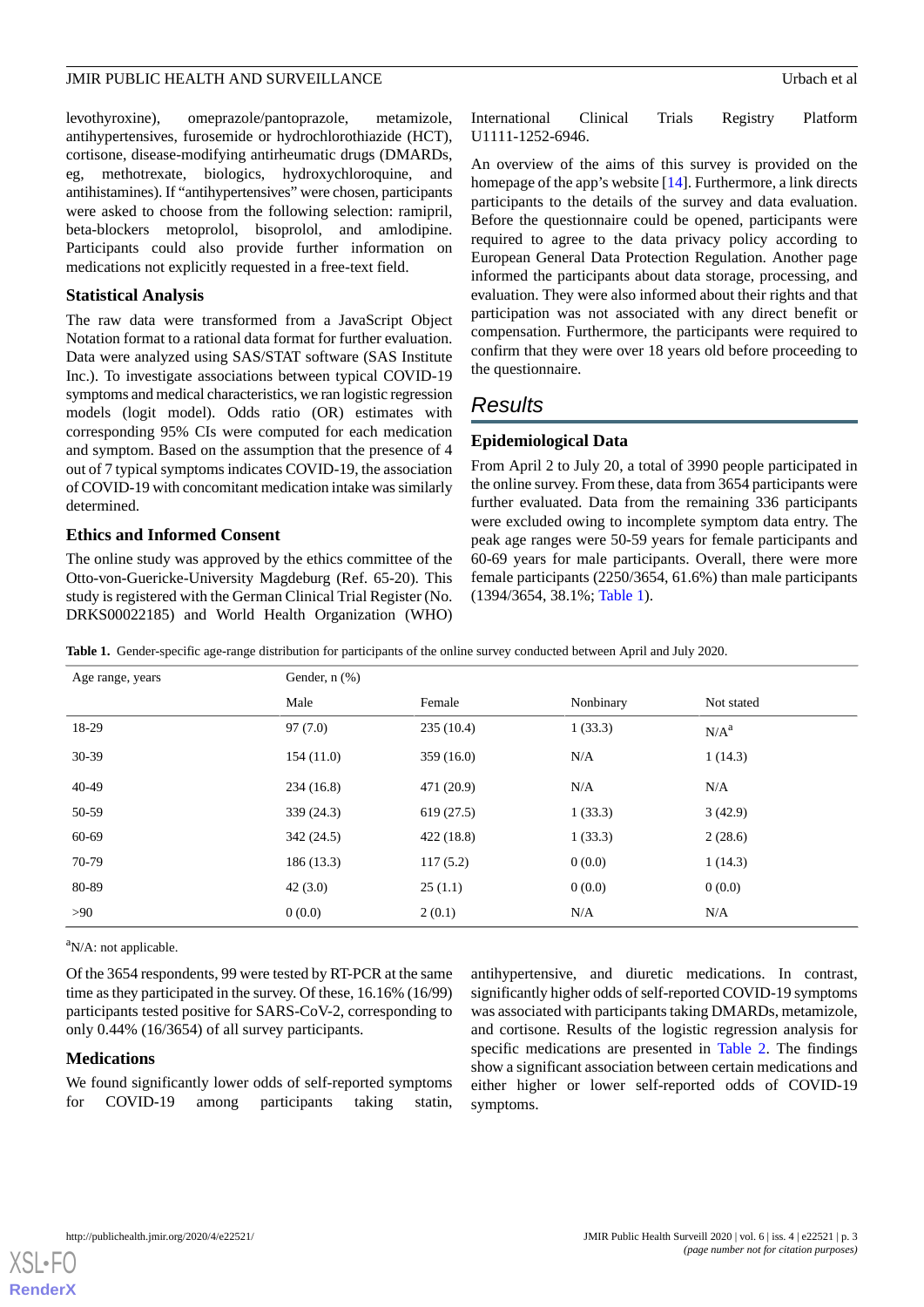#### JMIR PUBLIC HEALTH AND SURVEILLANCE Urbach et al

Medication

<span id="page-3-0"></span>Table 2. Strength of association between medication and odds of typical COVID-19 symptoms that were self-reported (N=3645).

Number of participants taking medica-

COVID-19 symptom, odds ratio estimate  $(CI<sup>a</sup>)$ 

|                                       | tion, $n$ $(\%)$ |                     |                 |                              |                 |                        |                        |                 |
|---------------------------------------|------------------|---------------------|-----------------|------------------------------|-----------------|------------------------|------------------------|-----------------|
|                                       |                  | Headache            | Fever           | Loss of<br>smell or<br>taste | Sore throat     | Shortness of<br>breath | Joint-mus-<br>cle pain | Dry cough       |
| <b>Statins</b>                        | 358 (10)         | 0.42                | 0.43            | 0.67                         | 0.54            | 1.15                   | 0.87                   | 0.61            |
|                                       |                  | $(0.28 - 0.64)^{b}$ | $(0.13-1.45)$   | $(0.29 - 1.53)$              | $(0.35 - 0.85)$ | $(0.71 - 1.87)$        | $(0.56-1.34)$          | $(0.43 - 0.88)$ |
| NSAIDS <sup>c</sup>                   | 212(6)           | 1.93                | 0.4             | 0.91                         | 1.58            | 2.36                   | 2.1                    | 1.57            |
|                                       |                  | $(1.38-2.7)$        | $(0.09-1.67)$   | $(0.36 - 2.34)$              | $(1.08 - 2.31)$ | $(1.48-3.75)$          | $(1.41 - 3.13)$        | $(1.10 - 2.23)$ |
| Thyroid                               | 585 (16)         | 1.13                | 0.63            | 0.62                         | 0.78            | 0.84                   | 1.02                   | 0.93            |
| medication                            |                  | $(0.89-1.43)$       | $(0.30-1.32)$   | $(0.33-1.19)$                | $(0.59-1.04)$   | $(0.56 - 1.26)$        | $(0.75-1.39)$          | $(0.72 - 1.20)$ |
| Omeprazole/                           | 399 (11)         | 0.95                | 1.62            | 0.71                         | 1.15            | 0.93                   | 1.07                   | 0.81            |
| pantoprazole                          |                  | $(0.70-1.3)$        | $(0.77 - 3.42)$ | $(0.33 - 1.52)$              | $(0.83 - 1.61)$ | $(0.58 - 1.47)$        | $(0.74 - 1.56)$        | $(0.59-1.12)$   |
| Metamizole                            | 127(3)           | 2.31                | 1.47            | 2.91                         | 1.44            | 2.62                   | 2.44                   | 1.74            |
|                                       |                  | $(1.50 - 3.55)$     | $(0.47 - 4.56)$ | $(1.17 - 7.22)$              | $(0.87 - 2.40)$ | $(1.45 - 4.73)$        | $(1.47 - 4.05)$        | $(1.10-2.74)$   |
| Antihypertensives                     | 1094 (30)        | 0.76                | 0.48            | 1.18                         | 0.65            | 1.44                   | 0.96                   | 1.22            |
| $\text{(all)}$                        |                  | $(0.55 - 1.04)$     | $(0.18-1.26)$   | $(0.59 - 2.36)$              | $(0.45 - 0.93)$ | $(0.92 - 2.26)$        | $(0.65 - 1.42)$        | $(0.90-1.65)$   |
| Furosemide                            | 192(5)           | 0.71                | 0.58            | 0.92                         | 0.39            | 0.59                   | 0.71                   | 1.02            |
| or hydrochloroth-<br>iazide           |                  | $(0.44 - 1.15)$     | $(0.13 - 2.64)$ | $(0.35 - 2.41)$              | $(0.20 - 0.75)$ | $(0.29-1.21)$          | $(0.40 - 1.27)$        | $(0.67 - 1.57)$ |
| Cortisone                             | 169(5)           | 1.24                | 1.47            | 0.96                         | 1.26            | 1.83                   | 1.8                    | 1.26            |
|                                       |                  | $(0.83 - 1.86)$     | $(0.54 - 3.98)$ | $(0.33 - 2.79)$              | $(0.81 - 1.97)$ | $(1.05 - 3.18)$        | $(1.12 - 2.90)$        | $(0.82 - 1.92)$ |
| DMARDs <sup>d</sup>                   | 56(2)            | 0.5                 | 0.66            | 0.82                         | 1.66            | 1.6                    | 0.54                   | 1.01            |
|                                       |                  | $(0.23 - 1.09)$     | $(0.08 - 5.30)$ | $(0.11-6.33)$                | $(0.85 - 3.23)$ | $(0.69 - 3.76)$        | $(0.20-1.45)$          | $(0.49 - 2.05)$ |
| Antihistamines                        | 239(7)           | 1.31                | 0.73            | 0.98                         | 1.12            | 1.22                   | 0.91                   | 0.97            |
|                                       |                  | $(0.94 - 1.82)$     | $(0.26 - 2.07)$ | $(0.42 - 2.32)$              | $(0.77-1.65)$   | $(0.72 - 2.05)$        | $(0.57-1.45)$          | $(0.67-1.41)$   |
| <b>Biologics</b>                      | 142(4)           | 1.75                | 1.32            | 0.24                         | 0.85            | 0.57                   | 0.92                   | 0.95            |
|                                       |                  | $(1.18-2.59)$       | $(0.46 - 3.79)$ | $(0.03-1.79)$                | $(0.51 - 1.43)$ | $(0.25-1.28)$          | $(0.52 - 1.63)$        | $(0.59-1.52)$   |
| Hydroxy-                              | 28(1)            | 1.8                 | 1.72            | e                            | 1.66            | 0.97                   | 0.49                   | 1.44            |
| chloroquine                           |                  | $(0.76 - 4.25)$     | $(0.22 - 13.8)$ |                              | $(0.66-4.16)$   | $(0.26 - 3.54)$        | $(0.11-2.15)$          | $(0.59 - 3.54)$ |
| Subgroup ARBs <sup>1</sup>            | 39(1)            | 0.87                |                 |                              | 0.52            | 1.21                   | 0.9                    | 1.14            |
|                                       |                  | $(0.33 - 2.34)$     |                 |                              | $(0.12 - 2.21)$ | $(0.35-4.14)$          | $(0.26 - 3.05)$        | $(0.48 - 2.67)$ |
| Subgroup ACEIs <sup>g</sup>           | 412 (11)         | 0.94                | 0.93            | $0.38\,$                     | 1.16            | 0.85                   | 1.12                   | 0.93            |
| (eg, ramipril)                        |                  | $(0.65 - 1.37)$     | $(0.31 - 2.83)$ | $(0.15 - 0.93)$              | $(0.76 - 1.75)$ | $(0.50 - 1.44)$        | $(0.72 - 1.74)$        | $(0.66 - 1.31)$ |
| Subgroup beta-<br>blockers            | 437 (12)         | 0.95                | 1.9             | 2.1                          | 1.24            | 0.82                   | 1.05                   | 1.14            |
|                                       |                  | $(0.65 - 1.37)$     | $(0.66 - 5.46)$ | $(1.01-4.35)$                | $(0.82 - 1.87)$ | $(0.49-1.39)$          | $(0.68 - 1.64)$        | $(0.81 - 1.59)$ |
| Subgroup calcium-<br>channel blockers | 209(6)           | 1.35                | 1.14            | 1.49                         | 1.23            | 0.74                   | 0.66                   | 1.06            |
| (eg, amlodipine)                      |                  | $(0.88 - 2.06)$     | $(0.31 - 4.16)$ | $(0.65 - 3.39)$              | $(0.75 - 2.00)$ | $(0.38 - 1.46)$        | $(0.36-1.19)$          | $(0.70-1.59)$   |

<sup>a</sup>Lower and upper limits of 95% Wald confidence interval.

<sup>b</sup>Italic text indicates statistically significant values.

<sup>c</sup>NSAIDs: nonsteroidal anti-inflammatory drugs.

<sup>d</sup>DMARDs: disease-modifying antirheumatic drugs.

<sup>e</sup>Not applicable (ie, numbers were too low to be calculated).

<sup>f</sup>ARBs: angiotensin receptor blocker.

<sup>g</sup>ACEIs: angiotensin converting enzyme inhibitors.

[XSL](http://www.w3.org/Style/XSL)•FO **[RenderX](http://www.renderx.com/)**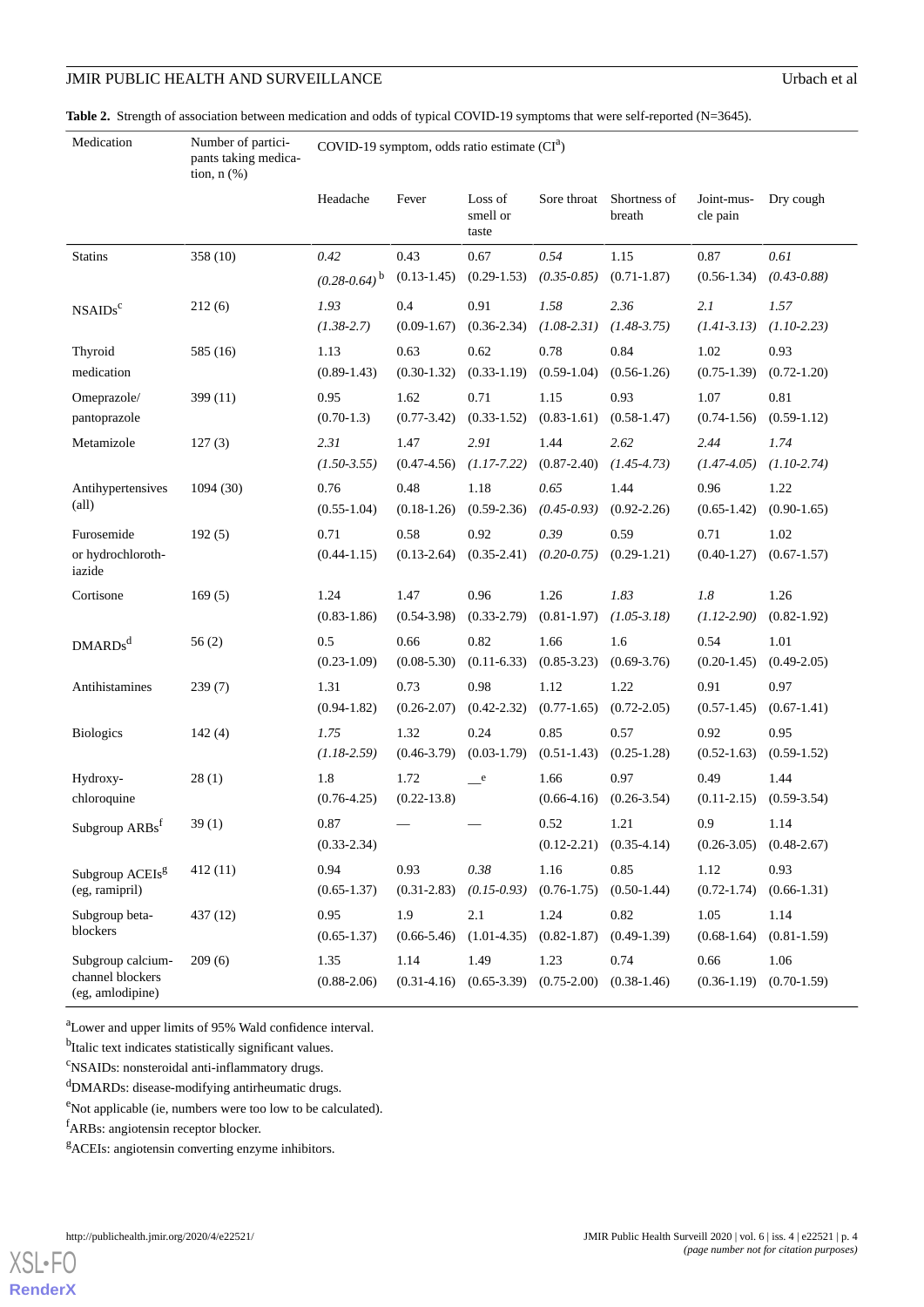#### *Statins*

Of the 3654 participants, 358 (9.8%) indicated that they were taking regular statin medications. The regular intake of statin medication was significantly associated with lower odds of those participants reporting symptoms such as sore throat, dry cough, and headache. The odds of loss of smell or taste, as well as fever, were also decreased among these participants; however,

it did not reach statistical significance. No association was found between statin medication and the odds of shortness of breath and joint or muscle pain. Statistically significant associations were found for both male and female participants with respect to headache, and only for female participants with respect to sore throat despite a lowered statistical power through gender stratification ([Table 3](#page-4-0)).

<span id="page-4-0"></span>Table 3. Gender-stratified strength of association between statin administration and typical COVID-19 symptoms (n=358). Nonbinary participants  $(n=3)$  and those not reporting their gender  $(n=7)$  were not included in the analysis due to low numbers.

| Gender (n)    | COVID-19 symptom, odds ratio estimate $(95\% \text{ CI}^{a})$ |                         |                           |                         |                         |                         |                         |
|---------------|---------------------------------------------------------------|-------------------------|---------------------------|-------------------------|-------------------------|-------------------------|-------------------------|
|               | Headache                                                      | Fever                   | Loss of smell or<br>taste | Sore throat             | Shortness of<br>breath  | Joint or muscle<br>pain | Dry cough               |
| Female (2250) | 03 <sup>b</sup>                                               | 0.63<br>$(0.15 - 2.61)$ | 0.85<br>$(0.26 - 2.76)$   | 0.27<br>$(0.12 - 0.61)$ | 1.28<br>$(0.63 - 2.57)$ | 0.77<br>$(0.38 - 1.53)$ | 0.84<br>$(0.5-1.42)$    |
|               | $(0.15 - 0.59)$                                               |                         |                           |                         |                         |                         |                         |
| Male (1394)   | 0.58<br>$(0.35 - 0.95)$                                       | 0.21<br>$(0.03 - 1.58)$ | 0.68<br>$(0.24 - 1.95)$   | 0.73<br>$(0.44-1.2)$    | 1.23<br>$(0.67 - 2.25)$ | 0.97<br>$(0.59-1.6)$    | 0.65<br>$(0.41 - 1.02)$ |
|               |                                                               |                         |                           |                         |                         |                         |                         |

<sup>a</sup>Lower and upper limits of 95% Wald confidence interval.

<sup>b</sup>Italic text indicates statistically significant values.

#### *Antihypertensives*

Of the 3654 participants, 1094 (29.9%) indicated that they were taking regular antihypertensive medication. These participants had significantly lower odds of reporting sore throat. The odds of reporting symptoms such as fever and headache were also decreased in this group, but these associations did not reach statistical significance. Participants taking angiotensin converting enzyme inhibitors (ACEIs) were found to have significantly lower odds of reporting loss of smell or taste.

#### *Furosemide or HCT*

In all, 192 of 3654 (5.3%) participants were taking diuretics (ie, either furosemide or HCT). Diuretic intake was significantly associated with lower odds of these participants reporting sore throat.

#### *NSAID and Metamizole*

NSAID medication was taken by 212 (5.8%) participants and metamizole, by 127 (3.5%) of all 3654 participants. Participants using NSAIDs had significantly higher odds of reporting typical COVID-19 symptoms such as headache, sore throat, shortness of breath, joint or muscle pain, and dry cough. In contrast, metamizole use was associated with lower odds of reported headache, loss of smell or taste, shortness of breath, joint or muscle pain, and dry cough. The numbers and corresponding percentages of symptoms observed for each medication used for COVID-19 symptom treatment are shown in Table S1 in [Multimedia Appendix 1.](#page-7-13)

By making a presumptive diagnosis of COVID-19, either by a positive RT-PCR test or based on the presence of 4 out of 7 positive symptoms, we were able to detect 142 cases of infections among the 3654 participants. Furthermore, statistical analyses revealed a marked inverse association between COVID-19 cases and statin use with an OR of 0.28 (95% CI 0.1-0.78). All other medications did not show a statistically significant association [\(Table 4\)](#page-5-0).

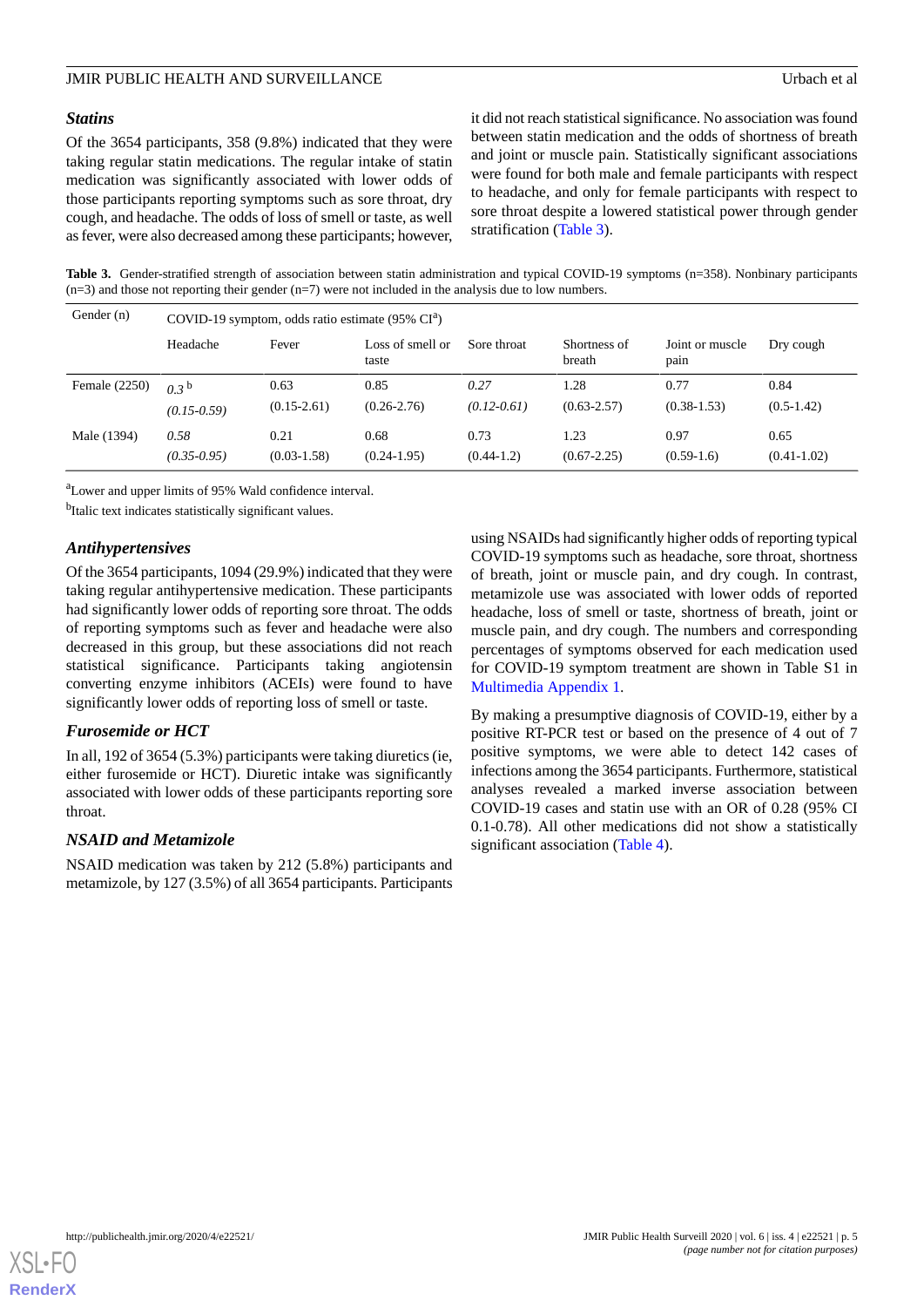<span id="page-5-0"></span>**Table 4.** Strength of association between statins and presumed COVID-19 diagnosis based on a positive reverse transcription polymerase chain reaction test (n=16) or presence of symptoms (minimum 4 out of 7 typical symptoms, n=126).

| Medication                                         | Odds ratio estimates (95% CI <sup>a</sup> ) |
|----------------------------------------------------|---------------------------------------------|
| <b>Statins</b>                                     | $0.28^{b}$ (0.10-0.78)                      |
| $NSAIDSc$ (eg, diclofenac. ibuprofen)              | $1.75(0.93-3.27)$                           |
| Thyroid medication                                 | $1.01(0.64-1.62)$                           |
| Omeprazole/                                        | $1.10(0.61-2.00)$                           |
| pantoprazole                                       |                                             |
| Metamizole                                         | $1.75(0.77-3.97)$                           |
| Antihypertensives (all)                            | $0.63(0.32-1.24)$                           |
| Furosemide or hydrochlorothiazide                  | $0.24(0.06-1.03)$                           |
| Cortisone                                          | $1.83(0.91-3.66)$                           |
| $DMARDs^d$                                         | $0.90(0.25-3.23)$                           |
| Antihistamines                                     | $1.10(0.58-2.08)$                           |
| <b>Biologics</b>                                   | $0.30(0.07-1.24)$                           |
| Hydrochloroquine                                   | $1.33(0.28-6.24)$                           |
| Subgroup ARBs <sup>e</sup> sartane                 | $1.19(0.15-9.25)$                           |
| Subgroup $ACEIsf$ (eg, ramipril)                   | $1.17(0.55-2.47)$                           |
| Subgroup beta-blockers                             | $0.90(0.25-3.23)$                           |
| Subgroup calcium-channel blockers (eg, amlodipine) | $1.10(0.58-2.08)$                           |

<sup>a</sup>Lower and upper 95% Wald confidence intervals.

<sup>b</sup>Italic text indicates statistically significant values.

<sup>c</sup>NSAIDs: nonsteroidal anti-inflammatory drugs.

<sup>d</sup>DMARDs: disease-modifying antirheumatic drugs.

<sup>e</sup>ARBs: angiotensin receptor blocker.

<sup>f</sup>ACEIs: angiotensin converting enzyme inhibitors.

# *Discussion*

#### **Principal Findings**

The main finding of our study is a statistically significant inverse relationship between self-reported symptoms typical for COVID-19 and statin therapy and, to a lesser extent, antihypertensive therapy. As the world continues to search for a medication to cure or attenuate COVID-19, it would be desirable, and fortuitous, to identify such a medication that is already in use for another condition and whose side effect profile and safety data are already known and approved. In the search for such medication, we combined a COVID-19 symptom surveillance survey with a prospective observational study in which participants' medication intake was assessed.

COVID-19 was assumed based on a positive RT-PCR test, hospital admission, professional treatment, or presence of a minimum of 4 out of 7 typical symptoms. Fortunately, the incidence of confirmed COVID-19 cases was low in the study area (Lower Saxony, Germany). During the study period, RKI recorded 208 cases based on positive RT-PCR tests and 4 deaths due to COVID-19 in this region [\[2](#page-7-1)]. Nevertheless, the statistical evaluation of the data demonstrated significant results regarding typical COVID-19 symptoms and medication intake.

Our prospective surveillance survey asked participants to indicate any presence of symptoms, dry cough, sore throat, fever, joint or muscle pain, shortness of breath, loss of smell or taste, and headache, only if they were new occurrences. On the initiation of the survey at the beginning of March, gastrointestinal symptoms were considered an uncommon symptom for COVID-19 [[4\]](#page-7-3). Therefore, we did not include gastrointestinal symptoms such as abdominal cramping or diarrhea in our analysis. These symptoms, however, have been incorporated into the questionnaire of the ongoing survey. Of all the participant characteristics collected, we statistically evaluated the role of gender in detail because age and gender play an important role in the mortality and severity of COVID-19 [\[15](#page-7-14)]. Further stratification based on other characteristics would have led to small subcohorts hampering meaningful statistical analyses.

A Cochrane review [\[12](#page-7-10)] found 6 symptoms in at least one study with a sensitivity of more than 50%; these included cough, sore throat, fever, myalgia or arthralgia, fatigue, and headache. Of these symptoms, fever, joint or muscle pain, fatigue, and headache were considered red flags as their specificity was greater than 90%, resulting in a positive likelihood ratio of at least 5 for COVID-19 [[12\]](#page-7-10). It was hypothesized that a combination of symptoms could lead to an increase in sensitivity

 $XS$  • F( **[RenderX](http://www.renderx.com/)**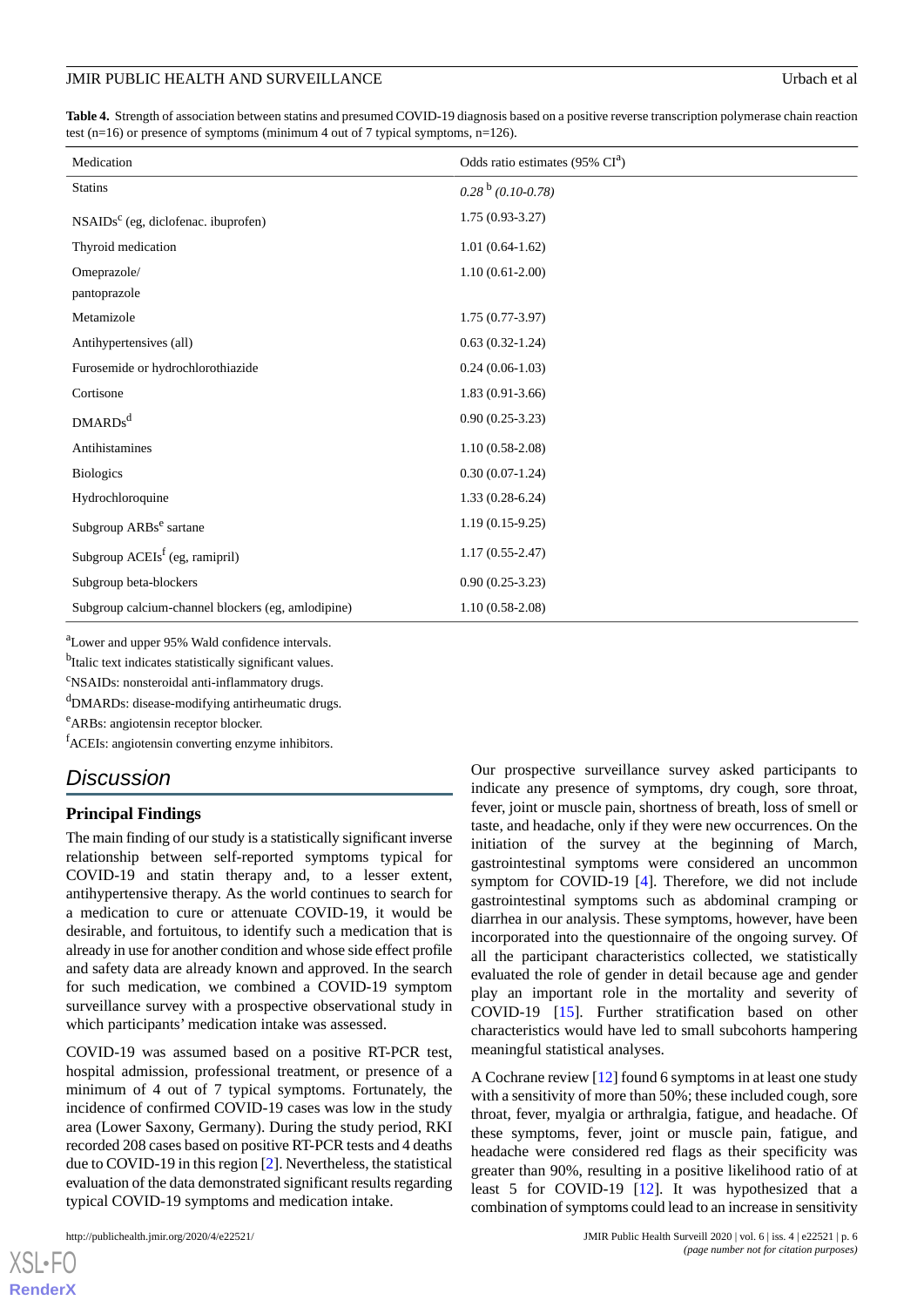and specificity. However, they found no study that had assessed combinations of different symptoms. As we were unable to use an evidence base to weigh the sensitivity and specificity of individual symptoms, we selected 4 out of the 7 symptoms to define symptomatic COVID-19.

We found that taking medication such as NSAIDs as well as metamizole was significantly associated with higher odds for most COVID-19 symptoms evaluated. This is an unsurprising finding given that NSAIDs and metamizole are typical medications for treating such symptoms. Moreover, cortisone was associated with a significantly higher self-reported odds of dry cough. It can be postulated that patients with chronic obstructive pulmonary disease take cortisone more frequently and present with this symptom more often. Intake of biologics was found to be significantly associated with higher odds of headache. Headache is a known side effect of these medications, which may explain these statistical results. Nevertheless, these findings are important as positive indicators to the reliability of the data reported by the participants.

Of the medications associated with lower odds of self-reported typical COVID-19 symptoms, statins showed the most distinct results. Most common symptoms reported by participants using statins were dry cough, sore throat, and headache. In addition, statins were associated with lower odds of fever, joint or muscle pain, and loss of smell or taste. However, the latter associations did not reach statistical significance.

When we defined a COVID-19 diagnosis based on the presence of 4 of 7 symptoms or a positive RT-PCR test, the result was more obvious with an OR of 0.28 (95% CI 0.1-0.78). However, we did not find such significant associations between COVID-19 symptoms and other evaluated medications.

Based on our findings, we suggest 2 most likely explanations for the observed association between statin use and the lower odds of symptoms suggestive of COVID-19. First, statin therapy may either prevent SARS-CoV-2 infection or lower the symptom burden of COVID-19. This hypothesis is in line with 3 recent clinical studies. In a retrospective study of 154 nursing home residents with COVID-19, statin therapy was significantly associated with the absence of symptoms [[8\]](#page-7-15). The researchers defined COVID-19 by either a positive PCR test or the presence of typical COVID-19 symptoms. Two other studies support the direct influence of statin use on COVID-19; they found a significantly lower disease severity among hospitalized patients with COVID-19 [\[9](#page-7-7)] and lower mortality among those who received concomitant statin medication [\[7](#page-7-6)]. At first sight, it seems implausible that taking statin medication could prevent a SARS-CoV-2 infection. However, a direct protective effect of statins against SARS-CoV-2 infection was recently proposed by Reiner et al [[16\]](#page-8-0), using a molecular docking study. From our results so far, it would be premature to assess whether statins have a preventative effect. We hope that our prospective study will shed further light on this potential use of statins when more participants undergo PCR testing.

The second possible explanation for our finding is that the encountered symptoms are independent of COVID-19. The evaluated symptoms are recognized as typical for COVID-19, but they also overlap with other illnesses such as allergies,

[XSL](http://www.w3.org/Style/XSL)•FO **[RenderX](http://www.renderx.com/)**

non–COVID-19 flu-like viral infections, or migraine. Statins might act on those symptoms independently of COVID-19. In this context, it was shown that statins in combination with vitamin D can reduce migraine [[17\]](#page-8-1). Furthermore, the results of previous studies point to the fact that statins are an option for treating the symptoms of influenza  $[18,19]$  $[18,19]$  $[18,19]$  and pneumonia [[20](#page-8-4)[-22](#page-8-5)]. In summary, it is already accepted that statins have pleiotropic, anti-inflammatory, and immunomodulatory effects [[23\]](#page-8-6), which would explain our findings. It is also possible that a combination of both explanations, that is, an anti-inflammatory effect on both COVID-19 and non–COVID-19 illness, could explain the finding of significant associations between statins and lower self-reported odds of typical COVID-19 symptoms.

Our study findings also suggest that antihypertensives were associated with a significantly lower self-reported odds of dry cough. A similar trend in decreased self-reporting of fever and headache was also observed. Statistical analyses of the subgroups ARBs, ACEIs, beta-blockers, and calcium-channel antagonists led to insignificant results except for an association between ACEIs and loss of smell or taste (OR 0.38, 95% CI 0.15-0.93). This finding might be of interest, as loss of smell and taste have recently been proposed as cardinal symptoms for COVID-19 [\[13\]](#page-7-11). As the subgroups were very small, the latter results must be interpreted with caution. The intake of antidiuretics, furosemide and HCT, was associated with lower odds of sore throat but no reduction in the other symptoms. We have no explanation for this association, neither from our data nor from the literature.

Regardless of whether statins and antihypertensives act on symptoms linked to COVID-19, or whether they act on symptoms independent of COVID-19, we must keep in mind that those symptoms might be masked by this medication. Surveillance recommendations and medical assessments based on typical symptoms may not be reliable in patients taking statins and antihypertensives. Furthermore, individuals receiving statin therapy may be more likely to have asymptomatic infection and therefore at a greater risk of transmitting the infection unknowingly.

Our results should not be interpreted as a recommendation to take statins or hypertensive drugs for prevention of COVID-19 or to reduce disease severity. We are mindful of the fact that large studies have shown no positive effect of statins in intensive care patients and in sepsis-associated acute respiratory distress syndrome  $[24,25]$  $[24,25]$  $[24,25]$ . Furthermore, a large study has been discontinued because of the lack of benefit and evidence of significant early renal and liver failure while taking rosuvastatin medication [[26\]](#page-8-9). Nevertheless, our data support the hypothesis that statins and antihypertensives may play a role in COVID-19 treatment and emphasize the potential value of ongoing clinical studies (eg, NCT04348695, NCT04343001, and NCT04351581).

#### **Study Limitations**

Because of the nature of the survey, there are a few limitations to the study. First, the results are based on a self-selected group who are not necessarily representative of the general population. Second, self-assessment of symptoms is purely subjective. Nevertheless, we found plausible data from the NSAID, metamizole, and cortisone medication groups, which indicated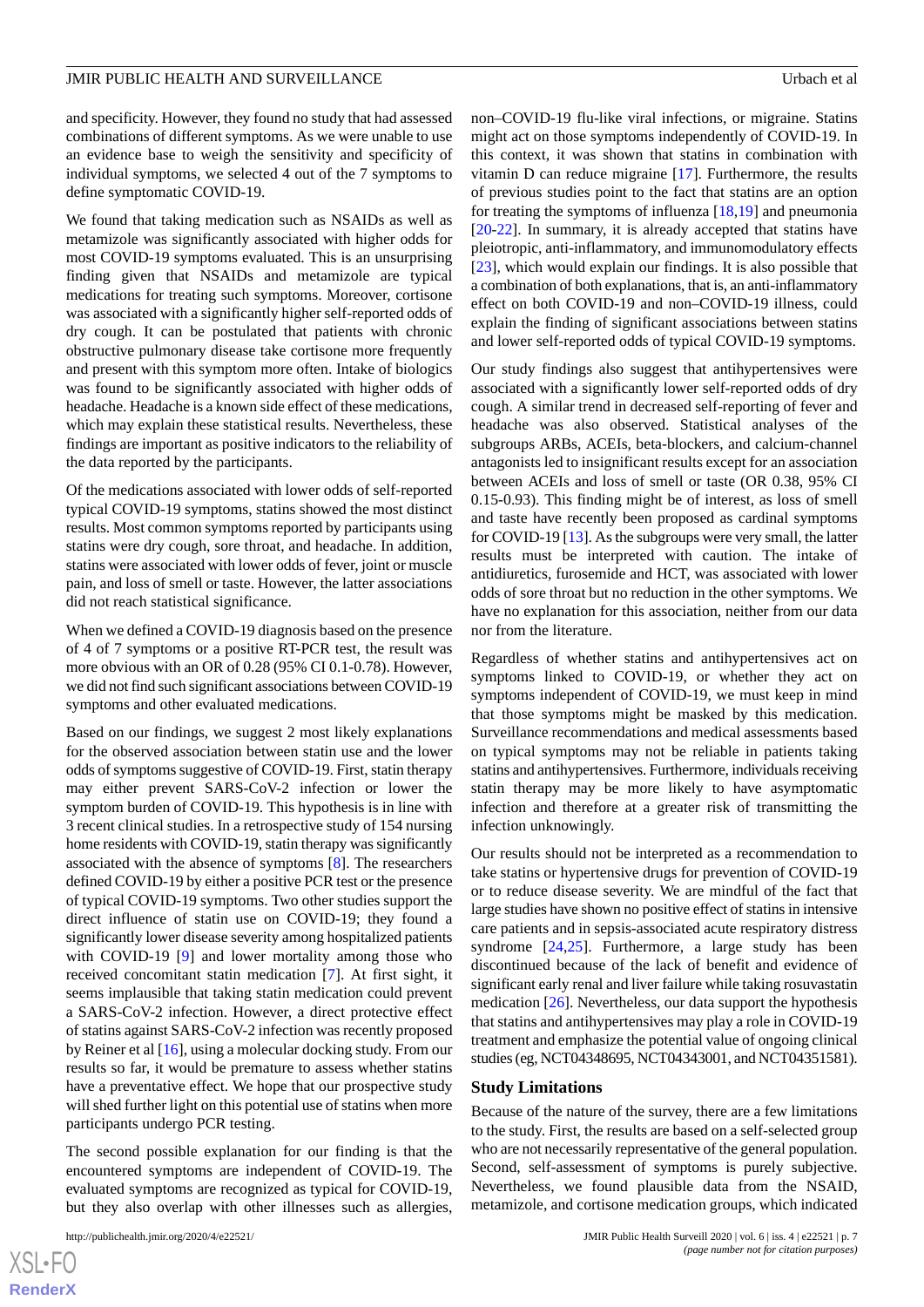#### JMIR PUBLIC HEALTH AND SURVEILLANCE USE AND SURVEILLANCE USE A LOCAL CHARGE USE AND LOCAL CHARGE USE AND SURVEILLANCE

that the participants completed symptom reporting seriously. Although very unlikely, we cannot rule out, that participants repeated the survey more than once because of its anonymous nature.

#### **Conclusions**

The exact association between statin medications and the outcome of reduced symptoms in the study population is uncertain. It is possible that statins have a therapeutic or preventive effect on COVID-19; it is equally possible that uninfected individuals receiving these drugs have a lower

#### **Conflicts of Interest**

<span id="page-7-13"></span>None declared.

#### **Multimedia Appendix 1**

Symptoms observed for different medications used for COVID-19 treatment. [[DOCX File , 30 KB](https://jmir.org/api/download?alt_name=publichealth_v6i4e22521_app1.docx&filename=ebf58517a8f2d39acfd4aa805cd9abc7.docx)-[Multimedia Appendix 1\]](https://jmir.org/api/download?alt_name=publichealth_v6i4e22521_app1.docx&filename=ebf58517a8f2d39acfd4aa805cd9abc7.docx)

#### <span id="page-7-1"></span><span id="page-7-0"></span>**References**

- <span id="page-7-2"></span>1. WHO Coronavirus Disease (COVID-19) Dashboard. World Health Organization. URL: <https://covid19.who.int> [accessed 2020-07-19]
- 2. Robert-Koch-Institut. Erfassung der SARS-CoV-2-Testzahlen in Deutschland (Update vom 15.4.2020). Epid Bull 2020 2020 Apr 16;16:10. [doi: [10.25646/6756.3\]](http://dx.doi.org/10.25646/6756.3)
- <span id="page-7-3"></span>3. Böhmer MM, Buchholz U, Corman VM, Hoch M, Katz K, Marosevic DV, et al. Investigation of a COVID-19 outbreak in Germany resulting from a single travel-associated primary case: a case series. Lancet Infect Dis 2020 Aug;20(8):920-928 [[FREE Full text](http://europepmc.org/abstract/MED/32422201)] [doi: [10.1016/S1473-3099\(20\)30314-5\]](http://dx.doi.org/10.1016/S1473-3099(20)30314-5) [Medline: [32422201](http://www.ncbi.nlm.nih.gov/entrez/query.fcgi?cmd=Retrieve&db=PubMed&list_uids=32422201&dopt=Abstract)]
- <span id="page-7-5"></span><span id="page-7-4"></span>4. Huang C, Wang Y, Li X, Ren L, Zhao J, Hu Y, et al. Clinical features of patients infected with 2019 novel coronavirus in Wuhan, China. Lancet 2020 Feb 15;395(10223):497-506 [[FREE Full text](https://linkinghub.elsevier.com/retrieve/pii/S0140-6736(20)30183-5)] [doi: [10.1016/S0140-6736\(20\)30183-5\]](http://dx.doi.org/10.1016/S0140-6736(20)30183-5) [Medline: [31986264](http://www.ncbi.nlm.nih.gov/entrez/query.fcgi?cmd=Retrieve&db=PubMed&list_uids=31986264&dopt=Abstract)]
- <span id="page-7-6"></span>5. Covián C, Retamal-Díaz A, Bueno SM, Kalergis AM. Could BCG vaccination induce protective trained immunity for SARS-CoV-2? Front Immunol 2020;11:970 [[FREE Full text](https://doi.org/10.3389/fimmu.2020.00970)] [doi: [10.3389/fimmu.2020.00970](http://dx.doi.org/10.3389/fimmu.2020.00970)] [Medline: [32574258\]](http://www.ncbi.nlm.nih.gov/entrez/query.fcgi?cmd=Retrieve&db=PubMed&list_uids=32574258&dopt=Abstract)
- <span id="page-7-15"></span>6. Sharma A, Kumar Sharma S, Shi Y, Bucci E, Carafoli E, Melino G, et al. BCG vaccination policy and preventive chloroquine usage: do they have an impact on COVID-19 pandemic? Cell Death Dis 2020 Jul 08;11(7):516 [\[FREE Full text\]](https://doi.org/10.1038/s41419-020-2720-9) [doi: [10.1038/s41419-020-2720-9\]](http://dx.doi.org/10.1038/s41419-020-2720-9) [Medline: [32641762](http://www.ncbi.nlm.nih.gov/entrez/query.fcgi?cmd=Retrieve&db=PubMed&list_uids=32641762&dopt=Abstract)]
- <span id="page-7-7"></span>7. Zhang X, Qin J, Cheng X, Shen L, Zhao Y, Yuan Y, et al. In-hospital use of statins is associated with a reduced risk of mortality among individuals with COVID-19. Cell Metab 2020 Aug 04;32(2):176-187.e4 [[FREE Full text](http://europepmc.org/abstract/MED/32592657)] [doi: [10.1016/j.cmet.2020.06.015](http://dx.doi.org/10.1016/j.cmet.2020.06.015)] [Medline: [32592657\]](http://www.ncbi.nlm.nih.gov/entrez/query.fcgi?cmd=Retrieve&db=PubMed&list_uids=32592657&dopt=Abstract)
- <span id="page-7-8"></span>8. De Spiegeleer A, Bronselaer A, Teo JT, Byttebier G, De Tré G, Belmans L, et al. The effects of ARBs, ACEis, and statins on clinical outcomes of COVID-19 infection among nursing home residents. J Am Med Dir Assoc 2020 Jul;21(7):909-914.e2 [[FREE Full text](http://europepmc.org/abstract/MED/32674818)] [doi: [10.1016/j.jamda.2020.06.018\]](http://dx.doi.org/10.1016/j.jamda.2020.06.018) [Medline: [32674818\]](http://www.ncbi.nlm.nih.gov/entrez/query.fcgi?cmd=Retrieve&db=PubMed&list_uids=32674818&dopt=Abstract)
- <span id="page-7-9"></span>9. Tan WYT, Young BE, Lye DC, Chew DEK, Dalan R. Statin use is associated with lower disease severity in COVID-19 infection. Sci Rep 2020 Oct 15;10(1):17458 [\[FREE Full text\]](https://doi.org/10.1038/s41598-020-74492-0) [doi: [10.1038/s41598-020-74492-0](http://dx.doi.org/10.1038/s41598-020-74492-0)] [Medline: [33060704](http://www.ncbi.nlm.nih.gov/entrez/query.fcgi?cmd=Retrieve&db=PubMed&list_uids=33060704&dopt=Abstract)]
- <span id="page-7-10"></span>10. Menni C, Valdes AM, Freidin MB, Sudre CH, Nguyen LH, Drew DA, et al. Real-time tracking of self-reported symptoms to predict potential COVID-19. Nat Med 2020 Jul;26(7):1037-1040. [doi: [10.1038/s41591-020-0916-2](http://dx.doi.org/10.1038/s41591-020-0916-2)] [Medline: [32393804\]](http://www.ncbi.nlm.nih.gov/entrez/query.fcgi?cmd=Retrieve&db=PubMed&list_uids=32393804&dopt=Abstract)
- <span id="page-7-11"></span>11. Echeverría P, Mas Bergas MA, Puig J, Isnard M, Massot M, Vedia C, et al. COVIDApp as an innovative strategy for the management and follow-up of COVID-19 cases in long-term care facilities in Catalonia: implementation study. JMIR Public Health Surveill 2020 Jul 17;6(3):e21163 [[FREE Full text](https://publichealth.jmir.org/2020/3/e21163/)] [doi: [10.2196/21163\]](http://dx.doi.org/10.2196/21163) [Medline: [32629425\]](http://www.ncbi.nlm.nih.gov/entrez/query.fcgi?cmd=Retrieve&db=PubMed&list_uids=32629425&dopt=Abstract)
- <span id="page-7-14"></span><span id="page-7-12"></span>12. Struyf T, Deeks J, Dinnes J, Takwoingi Y, Davenport C, Leeflang MM, Cochrane COVID-19 Diagnostic Test Accuracy Group. Signs and symptoms to determine if a patient presenting in primary care or hospital outpatient settings has COVID-19 disease. Cochrane Database Syst Rev 2020 Jul 07;7:CD013665 [\[FREE Full text\]](http://europepmc.org/abstract/MED/32633856) [doi: [10.1002/14651858.CD013665\]](http://dx.doi.org/10.1002/14651858.CD013665) [Medline: [32633856](http://www.ncbi.nlm.nih.gov/entrez/query.fcgi?cmd=Retrieve&db=PubMed&list_uids=32633856&dopt=Abstract)]
- 13. Zens M, Brammertz A, Herpich J, Südkamp N, Hinterseer M. App-based tracking of self-reported COVID-19 symptoms: analysis of questionnaire data. J Med Internet Res 2020 Sep 09;22(9):e21956 [[FREE Full text](https://www.jmir.org/2020/9/e21956/)] [doi: [10.2196/21956\]](http://dx.doi.org/10.2196/21956) [Medline: [32791493](http://www.ncbi.nlm.nih.gov/entrez/query.fcgi?cmd=Retrieve&db=PubMed&list_uids=32791493&dopt=Abstract)]
- 14. COVID-Nein-Danke-App Overview [In German]. 2020. URL:<https://www.covid-nein-danke.de/> [accessed 2020-12-09]
- 15. Bhopal SS, Bhopal R. Sex differential in COVID-19 mortality varies markedly by age. Lancet 2020 Aug 22;396(10250):532-533 [[FREE Full text](http://europepmc.org/abstract/MED/32798449)] [doi: [10.1016/S0140-6736\(20\)31748-7\]](http://dx.doi.org/10.1016/S0140-6736(20)31748-7) [Medline: [32798449\]](http://www.ncbi.nlm.nih.gov/entrez/query.fcgi?cmd=Retrieve&db=PubMed&list_uids=32798449&dopt=Abstract)

[XSL](http://www.w3.org/Style/XSL)•FO **[RenderX](http://www.renderx.com/)**

prevalence of symptoms unrelated to COVID-19. Thus, future studies are needed to evaluate the potential benefits of statins in patients with COVID-19.

Furthermore, we propose that statin therapy masks or reduces the symptoms in patients with SARS-CoV-2 infection. As such, patients receiving statin therapy may be more likely to have asymptomatic COVID-19, in which case they are at an increased risk of transmitting it unknowingly. We suggest that our study results are incorporated in the symptoms-based surveillance and decision-making protocols for COVID-19 management.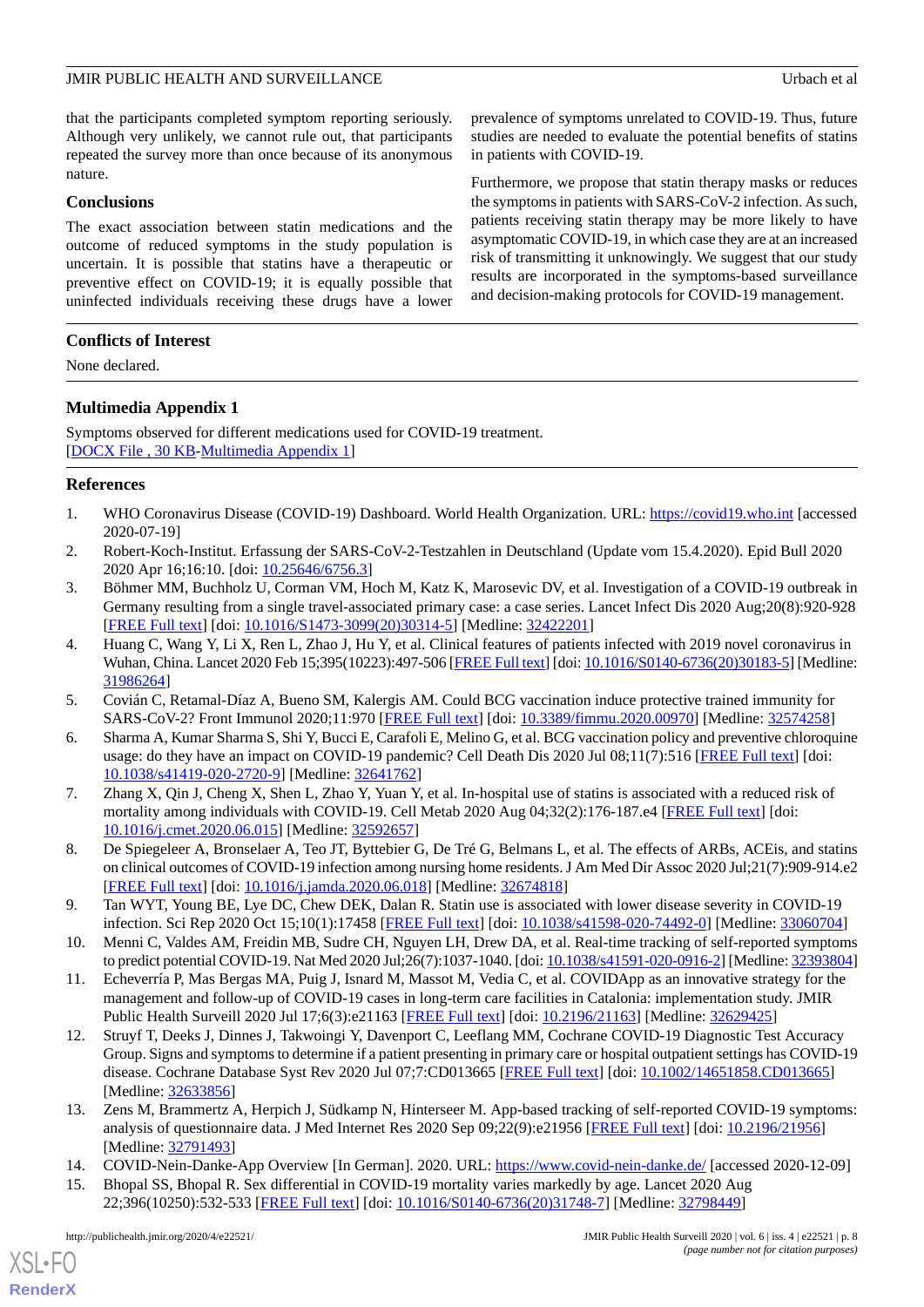#### JMIR PUBLIC HEALTH AND SURVEILLANCE USE AND SURVEILLANCE USE A LOCAL CHARGE USE AND LOCAL CHARGE USE AND SURVEILLANCE

- <span id="page-8-0"></span>16. Reiner Ž, Hatamipour M, Banach M, Pirro M, Al-Rasadi K, Jamialahmadi T, et al. Statins and the COVID-19 main protease: evidence on direct interaction. Arch Med Sci 2020;16(3):490-496 [[FREE Full text](https://doi.org/10.5114/aoms.2020.94655)] [doi: [10.5114/aoms.2020.94655\]](http://dx.doi.org/10.5114/aoms.2020.94655) [Medline: [32399094](http://www.ncbi.nlm.nih.gov/entrez/query.fcgi?cmd=Retrieve&db=PubMed&list_uids=32399094&dopt=Abstract)]
- <span id="page-8-1"></span>17. Buettner C, Nir R, Bertisch SM, Bernstein C, Schain A, Mittleman MA, et al. Simvastatin and vitamin D for migraine prevention: A randomized, controlled trial. Ann Neurol 2015 Dec;78(6):970-981 [\[FREE Full text](http://europepmc.org/abstract/MED/26418341)] [doi: [10.1002/ana.24534\]](http://dx.doi.org/10.1002/ana.24534) [Medline: [26418341](http://www.ncbi.nlm.nih.gov/entrez/query.fcgi?cmd=Retrieve&db=PubMed&list_uids=26418341&dopt=Abstract)]
- <span id="page-8-3"></span><span id="page-8-2"></span>18. Fedson DS. Treating influenza with statins and other immunomodulatory agents. Antiviral Res 2013 Sep;99(3):417-435. [doi: [10.1016/j.antiviral.2013.06.018](http://dx.doi.org/10.1016/j.antiviral.2013.06.018)] [Medline: [23831494\]](http://www.ncbi.nlm.nih.gov/entrez/query.fcgi?cmd=Retrieve&db=PubMed&list_uids=23831494&dopt=Abstract)
- <span id="page-8-4"></span>19. Fedson DS. Clinician-initiated research on treating the host response to pandemic influenza. Hum Vaccin Immunother 2018 Mar 04;14(3):790-795 [[FREE Full text\]](http://europepmc.org/abstract/MED/29058516) [doi: [10.1080/21645515.2017.1378292\]](http://dx.doi.org/10.1080/21645515.2017.1378292) [Medline: [29058516](http://www.ncbi.nlm.nih.gov/entrez/query.fcgi?cmd=Retrieve&db=PubMed&list_uids=29058516&dopt=Abstract)]
- 20. Sapey E, Patel JM, Greenwood H, Walton GM, Grudzinska F, Parekh D, et al. Simvastatin improves neutrophil function and clinical outcomes in pneumonia. A pilot randomized controlled clinical trial. Am J Respir Crit Care Med 2019 Nov 15;200(10):1282-1293 [[FREE Full text](http://europepmc.org/abstract/MED/31206313)] [doi: [10.1164/rccm.201812-2328OC\]](http://dx.doi.org/10.1164/rccm.201812-2328OC) [Medline: [31206313](http://www.ncbi.nlm.nih.gov/entrez/query.fcgi?cmd=Retrieve&db=PubMed&list_uids=31206313&dopt=Abstract)]
- <span id="page-8-5"></span>21. Mortensen EM, Nakashima B, Cornell J, Copeland LA, Pugh MJ, Anzueto A, et al. Population-based study of statins, angiotensin II receptor blockers, and angiotensin-converting enzyme inhibitors on pneumonia-related outcomes. Clin Infect Dis 2012 Dec;55(11):1466-1473 [[FREE Full text](http://europepmc.org/abstract/MED/22918991)] [doi: [10.1093/cid/cis733\]](http://dx.doi.org/10.1093/cid/cis733) [Medline: [22918991\]](http://www.ncbi.nlm.nih.gov/entrez/query.fcgi?cmd=Retrieve&db=PubMed&list_uids=22918991&dopt=Abstract)
- <span id="page-8-6"></span>22. Henry C, Zaizafoun M, Stock E, Ghamande S, Arroliga AC, White HD. Impact of angiotensin-converting enzyme inhibitors and statins on viral pneumonia. In: Proc (Bayl Univ Med Cent). 2018 Oct 26 Presented at: Proc (Bayl Univ Med Cent). ;31(4); 2018; NA p. 419-423 URL:<http://europepmc.org/abstract/MED/30948970> [doi: [10.1080/08998280.2018.1499293](http://dx.doi.org/10.1080/08998280.2018.1499293)]
- <span id="page-8-7"></span>23. Lee KCH, Sewa DW, Phua GC. Potential role of statins in COVID-19. Int J Infect Dis 2020 Jul;96:615-617 [[FREE Full](https://linkinghub.elsevier.com/retrieve/pii/S1201-9712(20)30422-7) [text](https://linkinghub.elsevier.com/retrieve/pii/S1201-9712(20)30422-7)] [doi: [10.1016/j.ijid.2020.05.115\]](http://dx.doi.org/10.1016/j.ijid.2020.05.115) [Medline: [32502659\]](http://www.ncbi.nlm.nih.gov/entrez/query.fcgi?cmd=Retrieve&db=PubMed&list_uids=32502659&dopt=Abstract)
- <span id="page-8-8"></span>24. Kruger P, Bailey M, Bellomo R, Cooper DJ, Harward M, Higgins A, ANZ-STATInS Investigators–ANZICS Clinical Trials Group. A multicenter randomized trial of atorvastatin therapy in intensive care patients with severe sepsis. Am J Respir Crit Care Med 2013 Apr 01;187(7):743-750. [doi: [10.1164/rccm.201209-1718OC](http://dx.doi.org/10.1164/rccm.201209-1718OC)] [Medline: [23348980](http://www.ncbi.nlm.nih.gov/entrez/query.fcgi?cmd=Retrieve&db=PubMed&list_uids=23348980&dopt=Abstract)]
- <span id="page-8-9"></span>25. Pertzov B, Eliakim-Raz N, Atamna H, Trestioreanu A, Yahav D, Leibovici L. Hydroxymethylglutaryl-CoA reductase inhibitors (statins) for the treatment of sepsis in adults - A systematic review and meta-analysis. Clin Microbiol Infect 2019 Mar;25(3):280-289 [[FREE Full text\]](https://linkinghub.elsevier.com/retrieve/pii/S1198-743X(18)30729-8) [doi: [10.1016/j.cmi.2018.11.003](http://dx.doi.org/10.1016/j.cmi.2018.11.003)] [Medline: [30472427](http://www.ncbi.nlm.nih.gov/entrez/query.fcgi?cmd=Retrieve&db=PubMed&list_uids=30472427&dopt=Abstract)]
- 26. National Heart, Lung, and Blood Institute ARDS Clinical Trials Network T. Rosuvastatin for sepsis-associated acute respiratory distress syndrome. N Engl J Med 2014 Jun 05;370(23):2191-2200. [doi: [10.1056/nejmoa1401520](http://dx.doi.org/10.1056/nejmoa1401520)] [Medline: [22918991](http://www.ncbi.nlm.nih.gov/entrez/query.fcgi?cmd=Retrieve&db=PubMed&list_uids=22918991&dopt=Abstract)]

#### **Abbreviations**

**ARB:** angiotensin receptor blocker **ACEI:** angiotensin converting enzyme inhibitor **HCT:** hydrochlorothiazide **NSAID:** nonsteroidal anti-inflammatory drug **DMARD:** disease-modifying antirheumatic drug **RKI:** Robert Koch Institute, Germany **RT-PCR:** reverse transcription polymerase chain reaction **WHO:** World Health Organization

*Edited by T Sanchez; submitted 21.08.20; peer-reviewed by F Denis, R McGowan, S Lalmuanawma; comments to author 01.10.20; revised version received 17.10.20; accepted 16.11.20; published 14.12.20*

*Please cite as:*

*Urbach D, Awiszus F, Leiß S, Venton T, Specht AVD, Apfelbacher C Associations of Medications With Lower Odds of Typical COVID-19 Symptoms: Cross-Sectional Symptom Surveillance Study JMIR Public Health Surveill 2020;6(4):e22521 URL: <http://publichealth.jmir.org/2020/4/e22521/> doi: [10.2196/22521](http://dx.doi.org/10.2196/22521) PMID: [33197879](http://www.ncbi.nlm.nih.gov/entrez/query.fcgi?cmd=Retrieve&db=PubMed&list_uids=33197879&dopt=Abstract)*

©Dietmar Urbach, Friedemann Awiszus, Sven Leiß, Tamsin Venton, Alexander Vincent De Specht, Christian Apfelbacher. Originally published in JMIR Public Health and Surveillance (http://publichealth.jmir.org), 14.12.2020. This is an open-access article distributed under the terms of the Creative Commons Attribution License (https://creativecommons.org/licenses/by/4.0/), which permits unrestricted use, distribution, and reproduction in any medium, provided the original work, first published in JMIR